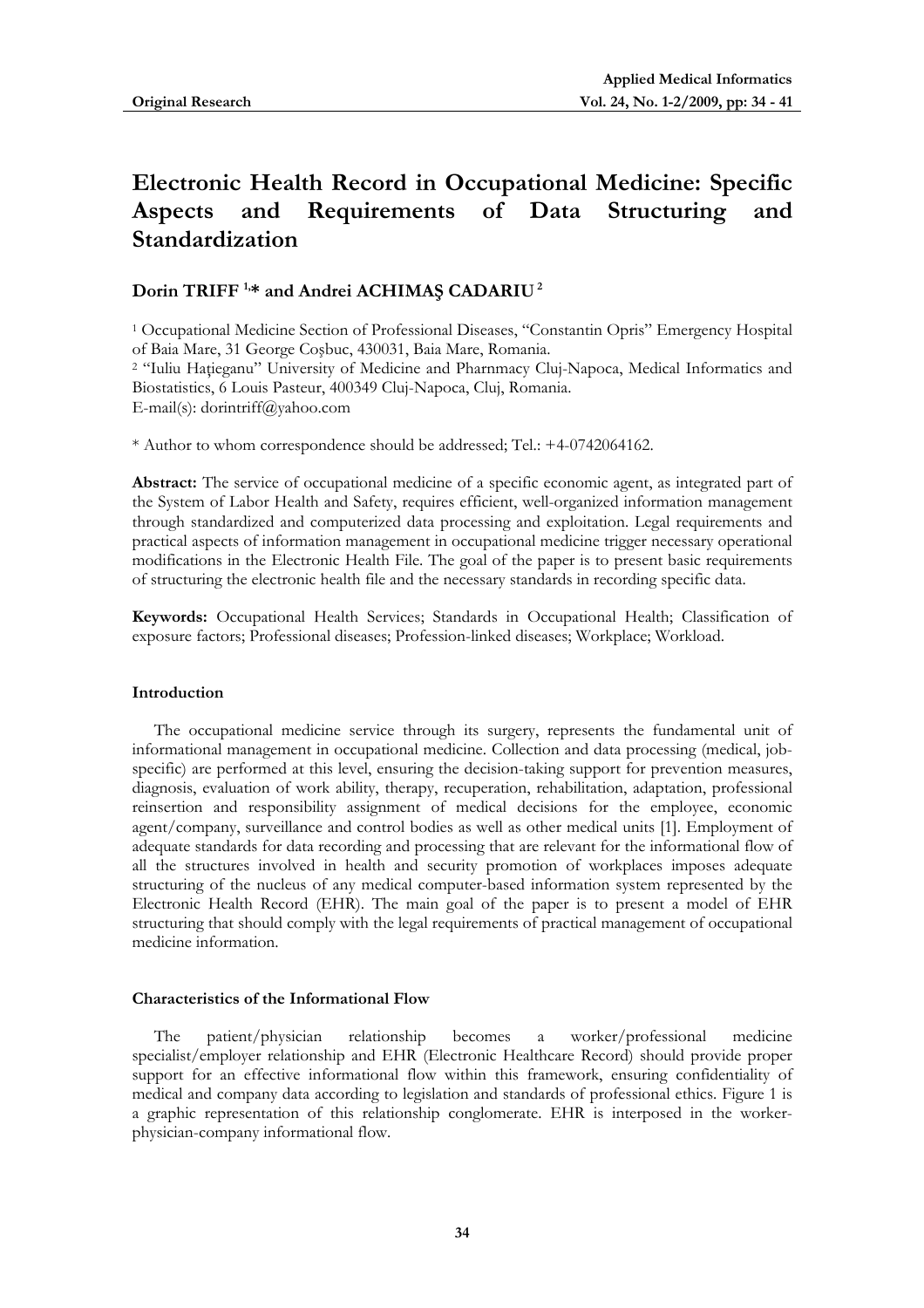

**Figure 1.** Physician/Patient Relationship in Occupational Medicine

At company level, professional medicine evaluates the work system elements through the angle of the mutual health-work relationship focusing on the patient-worker/performer involved in carrying out work assignments through production means, elements that are situated within the work environment [2] (Fig.2).



Figure 2. EHR interposed in the worker/work system/employer informational flow

The worker/performer is exposed to accidents and disease risks due to specific factors present in the workplace environment [3]. Accident risks and noxious agents' recordings, which fall within the employer's as well as the professional medicine service's duty through EHR, determine compliance with recording standards and data referring to workplaces that should provide adequate support to the medical management act.

Outside the economic agent/company, the professional medicine service provides specific reports on workers' health surveillance for surveillance and control bodies, Health Insurance Houses, and other medical units (Fig.3).

Efficient informational management calls for interoperability and computerized data processing within all the structures involved in the informational circuit/network.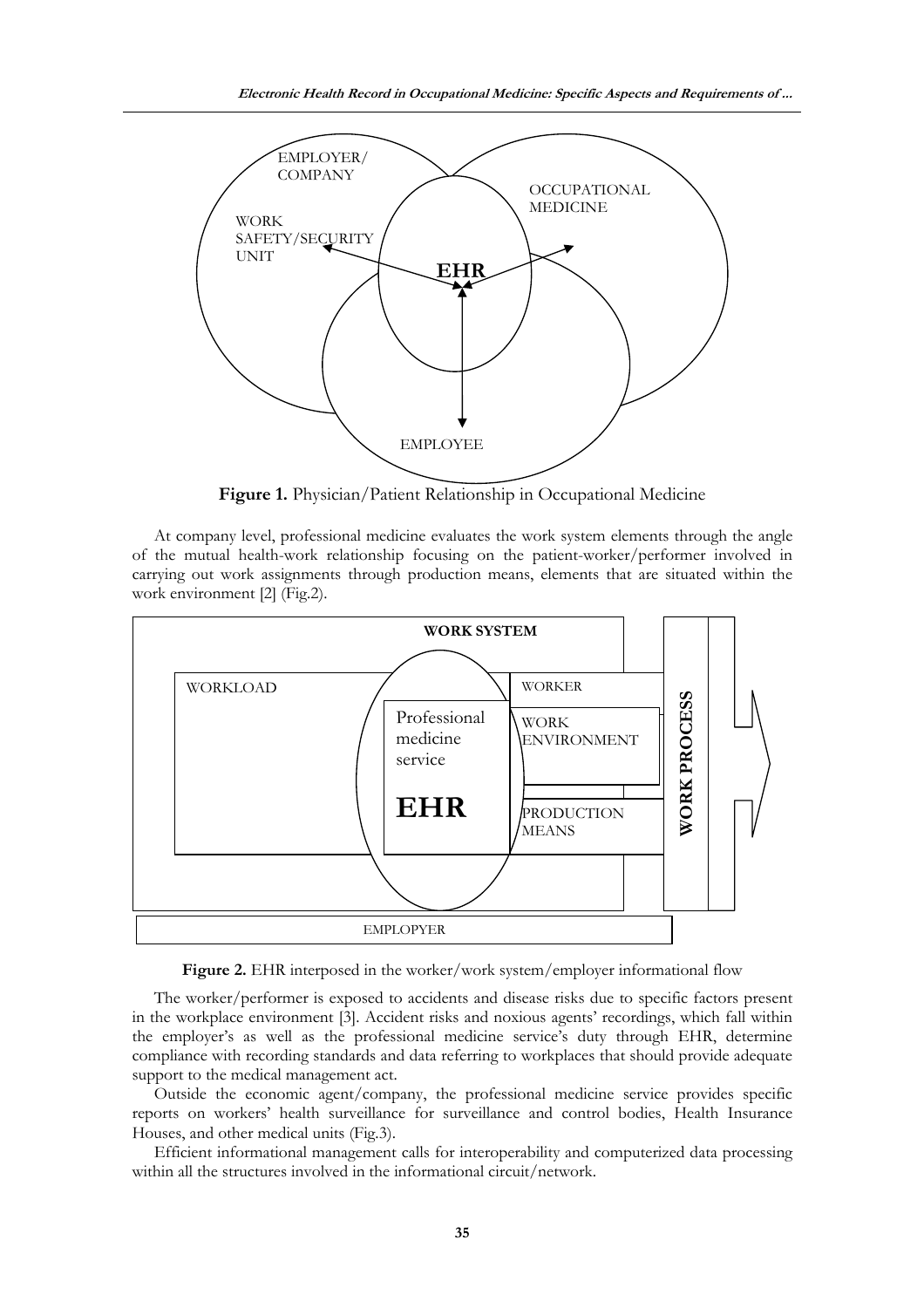

Figure 3. Professional medicine service provides specific reports on workers' health surveillance for surveillance and control bodies, Health Insurance Houses, and other medical units

#### **Structuring of Elements**

Structuring of necessary data fields as well as their format in EHR according to common standards represents one of the main objectives.

Therefore, EHR requires two basic groups of data linked with:

- The company:
	- o Employer through defining elements of performed activities, the work places as a whole and work points
	- o Work place through identification of data referring to work environments, risks of accident and noxious agents for each of them, prevention measures
	- o Employee through elements of identification, education, position.
- Patient through medical file data.

A unitary system of computerized medical data processing management and storage (EHR) should be primarily structured on the modules below: Economic agent – employer, Workplace.

#### *Patient/employee*

These elements can be encountered at the level of user interface, basically the specialist in occupational medicine.

The modules contain many similar common fields. At the level of a highly interoperable economic agent each of these modules is likely to further represent communication interfaces within EHR with the involved parties: employer, social safety inspector, physician, with either shared or limited access to the module data.

EHR should compatibly accept data from other EHR systems, medical systems or surveillance and control bodies, health insurance houses as well as other medical units through exchanges of the message and recording types.

Significantly relevant for occupational medicine, it is important that each alteration at EHR level should be entered and stored for indefinite period of time, the health status being closely interrelated with the work process and all possible forensic implications hereof deriving from this mutual conditioning. Each of the involved parties should be clearly identified, and the attested information should be credited according to patient, medical staff and user.

Observing EHR information safety and private character derive from complying with [4]: Confidentiality; Patient consent; Access control; Data integrity; and Access audit.

Bearing on EHR structure is the question of who should be the legal holder of this medical data basis. Medical files belong to the economic agent as they reflect on the effect the company has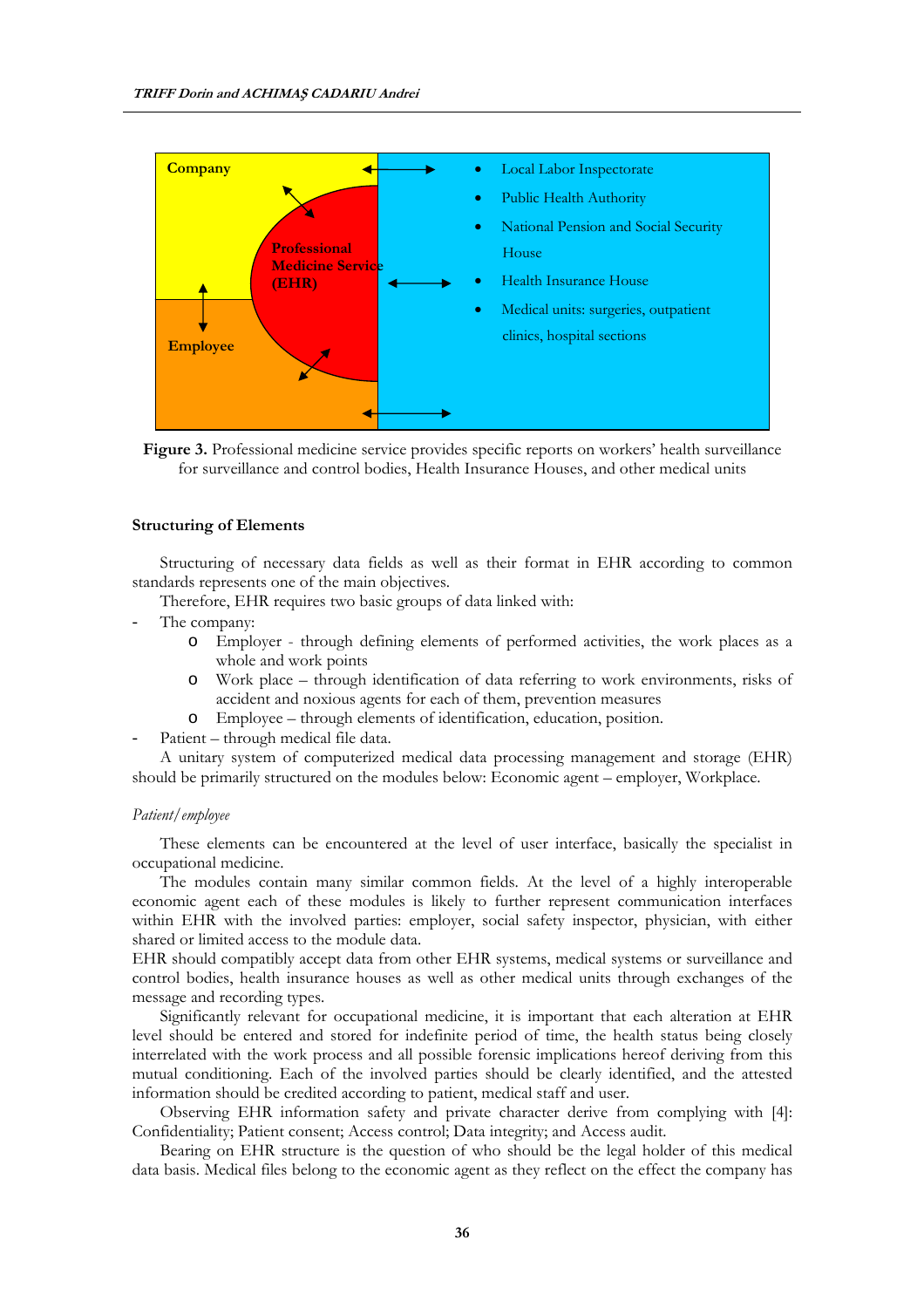brought about in its present or former employees' health status, allowing comparisons with similar activities. This is a special type of ownership, with only partial access of the employer in terms of medical recommendations and ability statement for preventive measures. The lawful owner of each file is the employee who should be granted full access to its content.

This situation initiates issues regarding the usefulness of full access to all medical data for improperly instructed persons. The occupational medicine service is the real but temporary owner with full access to all the data in order to provide the necessary support for medical decisions. The final owner in case of company winding up is the competent health authority.

Therefore, EHR systems can belong to national certified bodies that should allow shared access according to the EHR structure, with the specialist in occupational medicine being entitled to enter and manage medical data. Connection can be provided through the Internet, medical data being stored and protected by the legally entrusted organizations [5]. Blocking unauthorized access to such data represents a major responsibility. Adequate financial support can be provided either by the occupational medicine service who is the lawful, though temporary, owner of the medical data or by the insurance bodies in direct contract with the economic agents. If the software belongs strictly to the occupational medicine service, it is necessary to find ways of interconnection and mutual standards to provide effective informational flow among all the involved structures inside as well as outside the economic agent. Furthermore, the medical data archives should have a similar "interposed" position, with limited user access. The specialist in occupational medicine should be granted full access to all modules. The employer and the specialist in occupational medicine can have joint access to factors of professional risk identified by the employer. In case of evaluation differences about professional risk factors between the employer and occupational medicine specialist, the former's results should be considered final, with possible recording of both evaluations, however. Any ability statement should generate explicitly or not, a registration number in the unique consultation registry of occupational medicine surgery. It will automatically lead to the patient's medical record and his health file.

|     | $0.1$ 0.1.0.100 1.100 0.10 100.100. |         |     |             |               |           |                  |           |  |  |  |  |  |  |
|-----|-------------------------------------|---------|-----|-------------|---------------|-----------|------------------|-----------|--|--|--|--|--|--|
| No. | Date                                | First   | PIN | Employer    | Diagnosis     | Ability   | Recommendations/ | Type of   |  |  |  |  |  |  |
|     |                                     | name    |     | <b>CAEN</b> | Text          | statement | Procedures       | medical   |  |  |  |  |  |  |
|     |                                     | Surname |     | code        | +codification |           | O <sub>f</sub>   | exam      |  |  |  |  |  |  |
|     |                                     |         |     |             |               |           | prescriptions    | (regular/ |  |  |  |  |  |  |
|     |                                     |         |     |             |               |           |                  | routine   |  |  |  |  |  |  |
|     |                                     |         |     |             |               |           |                  |           |  |  |  |  |  |  |
|     |                                     |         |     |             |               |           |                  |           |  |  |  |  |  |  |

Summary of entries into the registry of medical consultations:

This type of registry can store additional information such as: patient's address, sex, age, consultation location, etc. Access date, entry, unique registration number, patient identification data, employer identification data, ability statement and possibly established diagnosis, are essential. This last element can likewise be entered only in the medical file itself.

From the user's point of view, there are several structured modules that contain the following a series of types of data as are presented bellow.

# **Interface Modules**

#### *A. EMPLOYER Module/Economic Agent*

It will be accessed by the employer and the specialist in occupational medicine. Changes are initiated by the employer either directly or through the occupational medicine specialist.

It will comprise general elements of company identification and characterization, activities performed and employees, as well as elements referring to provisions of labor security:

• General data, (IDENTIFICATION DATA) can be represented by:

Employer/ - Unique Code of Tax Registry/ - Registration number with the Chamber of Commerce for Economic Agents / Address

• Characterization data can be represented by: Employer's type and legal organization/Classification of performed activities: main, secondary and additional according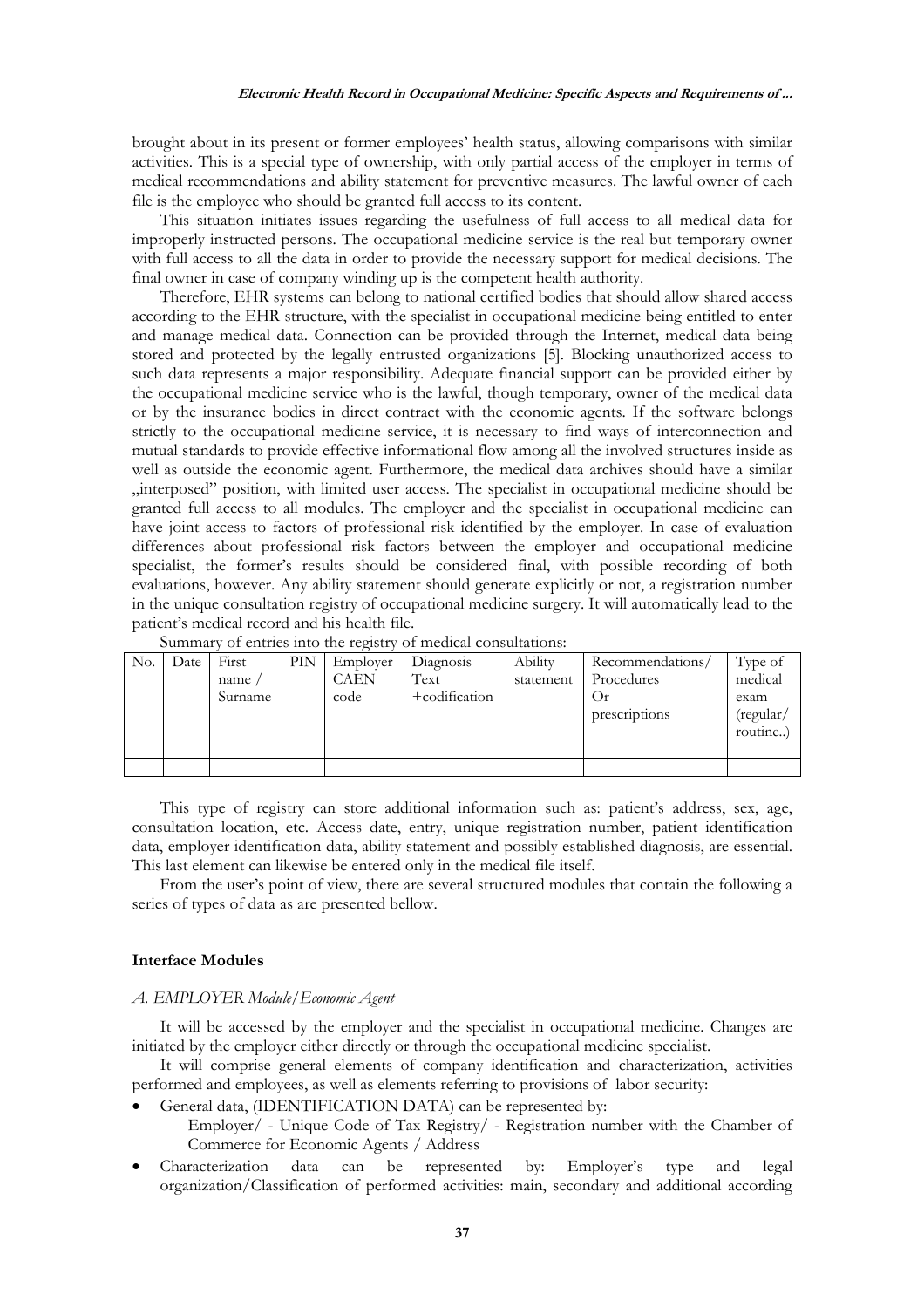to CAEN to the level of group, class/, number of employees corresponding to different fields of activity.

- Employees
	- Identification data: FIRST NAME/SURNAME/PIN code/RESIDENCE/SEX
	- Data concerning the type of performed activity
	- PROFESSION/ POSITION/ PROFESSIONAL STATUS/ PLACES OF WORK/ EXPOSURE
	- Data referring to work ability: ABILITY STATEMENT/RECOMMENDATIONS
	- MEDICAL LEAVE
- Prevention and protection service: contains mandatory columns according to legal regulations as well as additional elements. Its main columns can also be included in the Patient module: place of work, or can be module specific: 1. Economic agent; 2. Organization of labor safety and protection; 3. Employees; 4. Places of work; 5. Labor accidents; 6. Performed safety instruction at the place of work; 7. Sanitary education.

According to EHR complexity, this column can also include data related to labor accident requirements and standards: type of accident, material agent, causes, modality, etc. [6].

#### *B. PATIENT Module*

This module will be accessed only by the professional medicine specialist and will include columns on: IDENTIFICATION DATA, PLACE OF WORK, MEDICAL FILE, FORMS.

# *PLACE OF WORK*

This sub-module contains obligatory columns according to legal rules and regulations (Annex 3/HG355/2007) but also additional elements such as [7]: 1. Place of work; 2. Economic agent; 3. Employee; and 4. Place of work.

- Identification of professional risk factors FORM/ SYSTEM/ WORK PROCESS/WORK STRESS EVALUATION/ EVENTS/ WORK PLACE REQUIREMENTS/ WORK PLACE PROTECTION/ SANITARY EDUCATION: INFORMATION AND FORMATION/ EXPOSURE (identified noxious agents):
- PROFESSIONAL RISK FACTORS FORM/ EVALUATION OF WORKPLACE RELATED STRESS/ PROCEDURES OF WORKPLACE RELATED FATIGUE EVALUATION / - Professional chronogram (photochronogramming),
- EVENTS: LABOR ACCIDENTS / PROFESSIONAL DISEASES / PROFESSIONALLY LINKED DISEASES / OTHERS/TEMPORARY WORK DISABILITY – MEDICAL LEAVES
- ELEMENTS OF ESTIMATED WORK PLACE RISKS starting with elements involved in the work processes and their networks.

# *MEDICAL FILE*

The medical file will include all the columns stipulated by current legislation: HISTORY; OCCUPATION/POSITION/professional STATUS; PROFESSIONAL DEVELOPMENT; and PROFESSIONAL EVOLUTION

Presence of specific symptoms upon employment can represent a reference point for further examinations even through exclusion of professionally-linked symptoms if these persist at further examinations. According to current regulations, the individual employment medical file does not include the symptoms column as it cannot be workplace related upon employment, however, it cannot be missing from a medical examination.

Symptoms can be classified according to ICPC-2, International Classification for Primary Care, 2nd Edition, International Statistical Classification of Diseases and Related Health Problems, 10th edition, Australian Modification (ICD-10-AM), Tabular List of CIM-10-AM Procedures, according to Australian Classification of Health Interventions, of the International Statistical Classification of Diseases and Health Problems, 10th edition, Australian Modification (CIM-10-AM) [8,9].

ICPC-2 – ICD-10 trans-codification, even within certain limits, is necessary.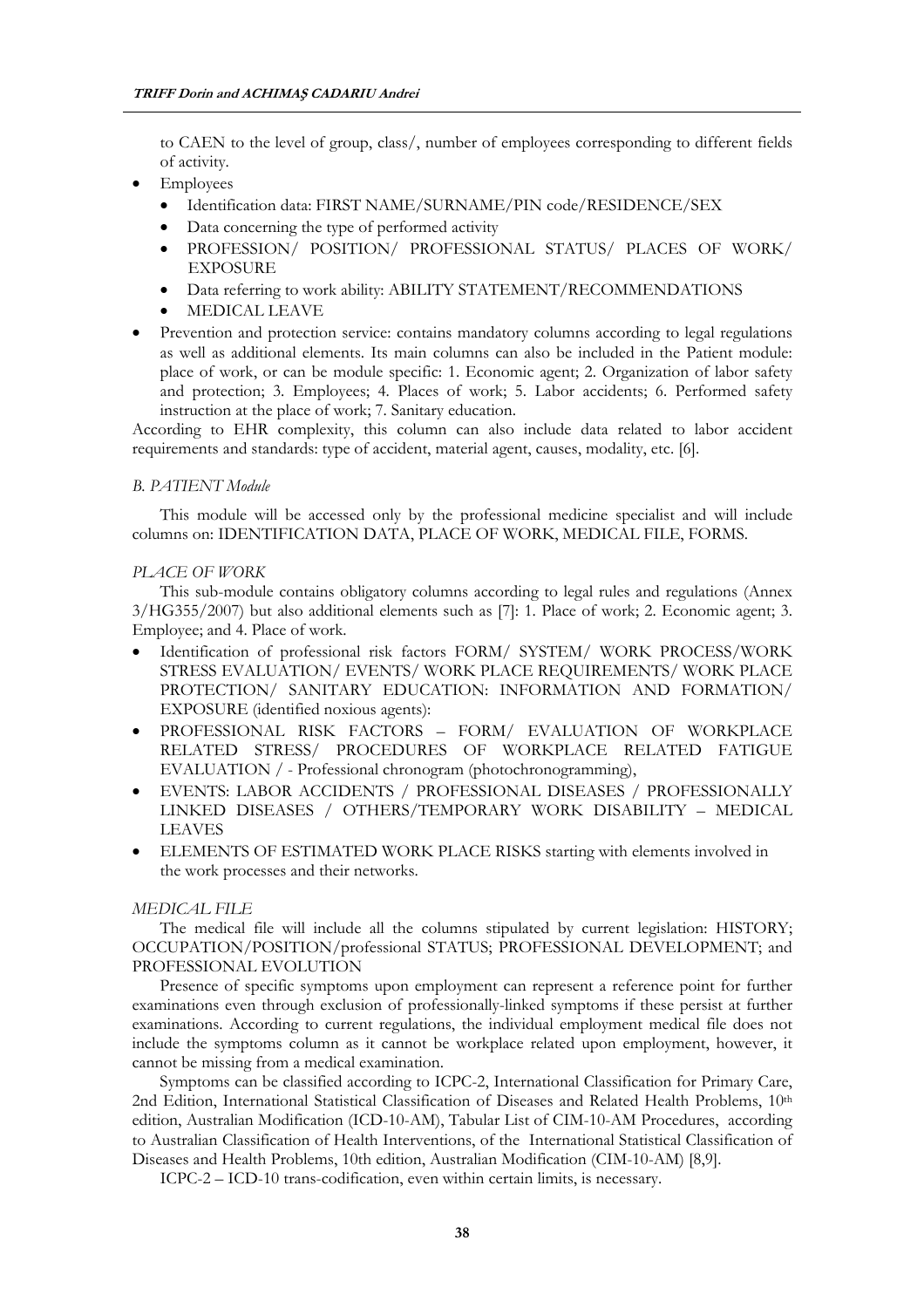ADDITONAL EXAMINATIONS, according to HG 355/2007, are: Toxicologic assessments (mainly), Specialist's evaluations, Investigations, and Applied therapy.

Their codification can be performed according to the Tabular List of CIM-10-AM Australian Classification of Health Interventions, of the International Statistical Classification of Diseases and Health Related Problems, 10th edition, Australian Modification (CIM-10-AM). Despite immediate practical applicability, integration of these codification standards is essential with a view to an integrated insurance system and comparison with other insurance systems.

# *Specific examinations for Occupational Medicine*

Cardiovascular tests, cold provocation tests, etc. can be applied. Although standardizing elements could be employed, there are slim chances for inclusion of these data.

TREATMENT. Although there is no legal provision for this column to appear in the employee's medical file, it could be understood in the REGULAR MEDICAL EXAMINATION column: events (appeared since the previous medical examination) or Recommendations (accompanying the ability statement).

Irrespective of the current Romanian legislation and with a view to a system of functional professional disease and labor accident insurance, the medical file should necessarily include the applied treatment column, either as medical procedures or as medical therapy, the corresponding classification being represented by the Australian Classification of Health Interventions, of the International Statistical Classification of Diseases and Health Problems, 10th edition, Australian Modification (CIM-10-AM), the medical therapy including text and code fields according to ATC (Anatomic, Therapeutic, Chemical).

The conclusions of occupational medicine examination allow 2 values:

- Clinically healthy upon investigation or diagnosis, according to ICD10, COD999 and ability statement [10,11].
- MEDICAL STATEMENT
	- o For performing the profession/position
	- o Name/codification (according to COR and International Standard Classification ISCO-88 of professions) with its 4 values: ABILITY, CONDITIONED ABILITY, TEMPORARY DISABILITY, DISABILITY with recommendations (....) MEDICAL LEAVES (Table 1).

| Outpatient/hospitalized, | Date of | No of                    | From       | Until                        | Diagnosis    | Acute    |
|--------------------------|---------|--------------------------|------------|------------------------------|--------------|----------|
| section                  | 1SSUe   | days                     | (dd/mm/yy) | $\left(\frac{dd}{mm}\right)$ | Code         | Subacute |
|                          | (dd/mm/ | ∖— —⁄                    |            |                              | 999          | Chronic  |
|                          | VV)     |                          |            |                              | Codification |          |
| Medical leave upon       | Date of | No of                    | From       | Until                        | Diagnosis    | Acute    |
| hospital discharge       | 1SSUe   | days                     | (dd/mm/yy) | (dd/mm/                      | Code         | Subacute |
|                          | (dd/mm/ | $\overline{\phantom{m}}$ |            | yy)                          | 999          | Chronic  |
|                          | VV)     |                          |            |                              | codification |          |

**Table 1.** Employees' values and medical leave

These data allow statistical evaluation of morbidity with temporary labor disability. Entry of data referring to morbidity with temporary labor disability, duration, frequency and severity according to different workplaces of a specific economic agent, allows real evaluation of workplacerelated risks rather than prospective, potential or hypothetical evaluation, alongside implementation of health programmes. This evaluation is essential with a view to a functional system of evaluation of professional risks and diseases.

# *C. REPORTS AND STATISTICS Module*

It contains exit results from the first modules. Based on the entered data, an application should generate besides simple and practical statistics such as parameter grouping according to a specific value - i.e. list the patients consulted in the period.... or according to a specific disease or economic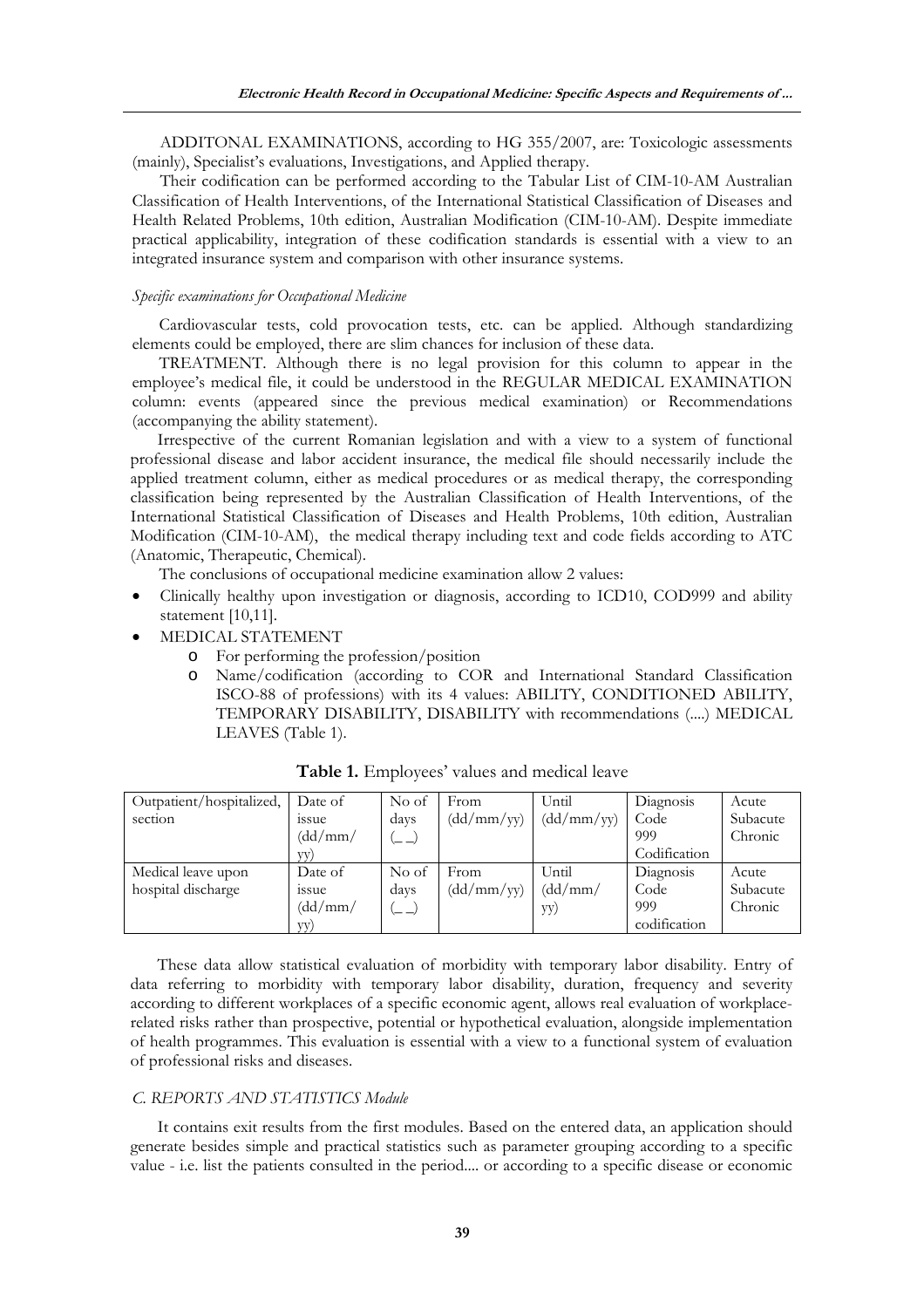agent - statistics required by the current legislation and reports in the statistical system of professional diseases, labor accidents at Romanian or European level.

Generated reports are those necessary for current medical practice and legal requirements, either under digital form or hard copies. They are automatically generated according to the data entered in the Health File and include the following forms: • Identification of professional risk factors, • Health file, medical file, • Ability form, • Report on regular medical follow-up, • BP1 Form, • Medical report/prescriptions, • Referrals, • List of different variables according to user, for example list of employees.

The occupational medicine report on regular follow-ups is drawn by the employer and the Public Health Authority. Since these reports do not fall under the incidence of requirements and regulations of a health insurance body, no clear mandatory standards are stipulated in this respect.There are two major groups of data:

- Main findings regarding exposure to noxious agents: identified noxious agents, exposed employees according to workplace and occupations, with the above mentioned codifications
- Main findings regarding the health status statistics: Number and type of examinations: employment/ regular medical follow-up/ adaptation/ resuming work/ special surveillance/ others; • Number and type of ability statements including one of the following: ability/ conditioned ability/ temporary inability/ inability; • Diagnosed diseases: profession-linked, professional diseases or diseases without direct workplace causality classified according to sex, workplaces, occupations, complying with the mentioned codifications; • Statististics of morbidity with temporary work inability, frequency indicator, severity, medium duration, specific weight; • Statistics of risk groups: young, old, pregnant, handicapped, invalidity pension and work ability.

Statistics of diseases in this list will not be included in reports for the employer rather for the Public Health Authority

EHR in its synthetic form and structured either on the employer module or with nominal organization on region-specific occupational medicine services including the particular columns as well as the above mentioned classification standards, represent elements of utmost importance for providing integrated, effective and qualitative informational management.

# **Classification Standards of Specific Data**

Standards regarding specific data in the occupational medicine service that is integrated in the System of Company Management include:

- Classification of Economic activities; Occupations and professions; The employee's status; and Workplace accidents
- Occupational, professionally-linked diseases, all types of diseases and noxious agents. Recommended classifications are those currently employed: • NACE Rev1 classification, revised version, of economic activities within the European Community; • International Standard Classification ISCO-88 of occupations; • ICSE international classification of employment status; • Diseases: according to International Classification of Diseases, 10<sup>th</sup> Edition (ICD-10).
- Classification of causal agents up to 10 exposure factors according to European Classification of Exposure factors likely to cause professional diseases or classification according to national legislation regarding chemical, biological, and cancerigenic agents.
- Professional diseases according to the list of European Commission Recommendation no. 3297/2003 or according to national legislation, providing trans-codification with ICD 10 and International Disease Classification according to HWO, lists for the surgery, hospitals and outpatient clinics, respectively [12].

## **Conclusions**

The physician/patient relationship, materialized through the employment of the status of worker to the patient and necessary consideration of the workplace characteristics, involve